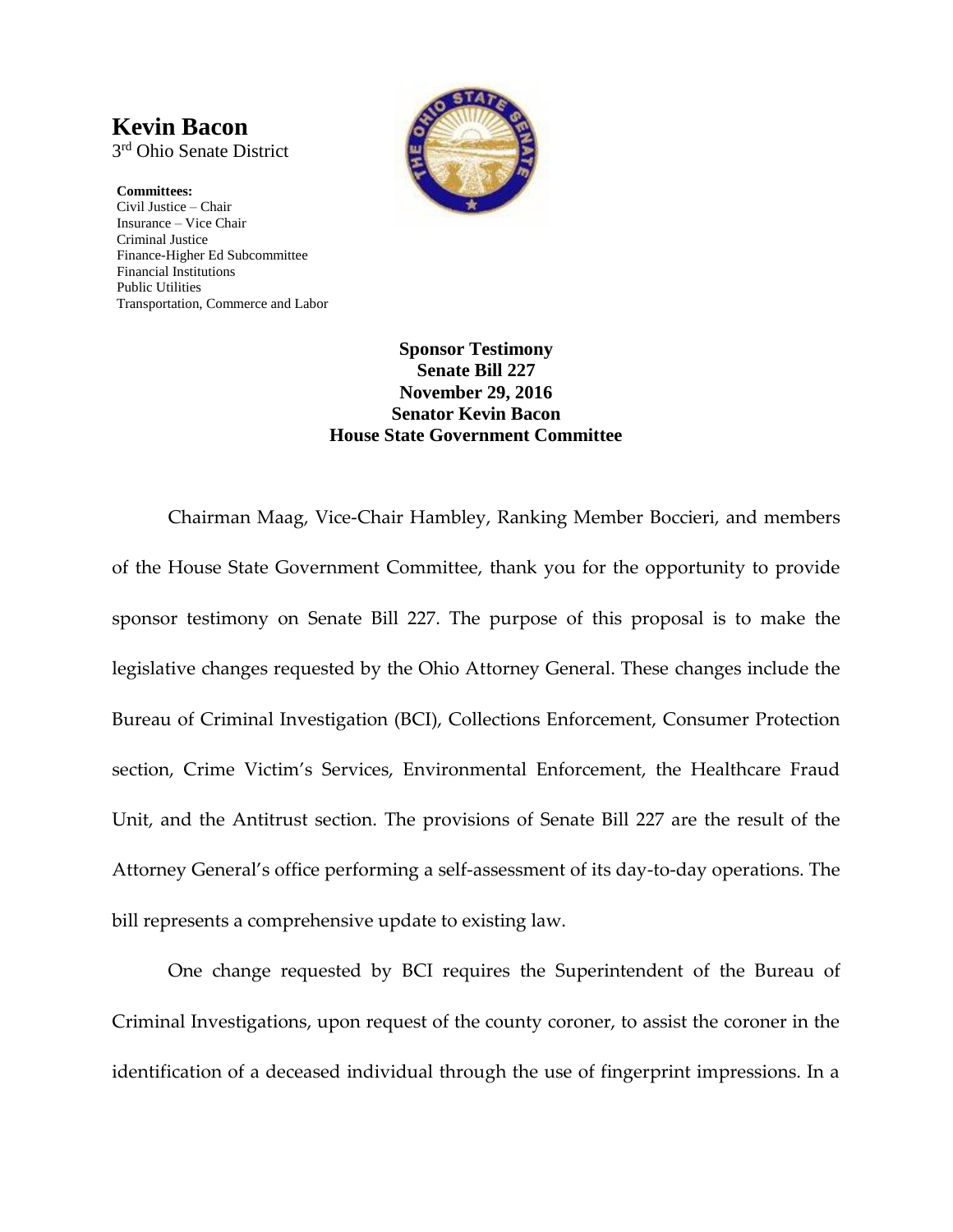case where a John Doe cannot be identified, the proposed language permits a coroner to utilize fingerprints within the Bureau's system. This provision has been approved by the Ohio State Coroners Association.

Additionally, Senate Bill 227 allows a court to order a person's fingerprints taken at the time of sentencing or adjudication if fingerprinting was required but not completed previously. This change allows courts to utilize "LiveScan" technology in order to timely report fingerprinting requests.

BCI also requested that they receive a portion of the proceeds from sales of forfeited property. The funds are only to be used in accordance with an internal control policy written by the Attorney General, for specified law enforcement purposes, or other law enforcement purposes determined appropriate by the Attorney General. The prohibitions that apply to all other agencies who receive these proceeds from the sale of forfeited property will also apply to the Attorney General's Office.

One provision in Senate Bill 227 pertains to the sealing of criminal conviction records. The change permits the inspection of a sealed record by a law enforcement agency if a person with a sealed record is applying for a position as a law enforcement or corrections officer within the law enforcement agency. This provision of the bill will ensure that our law enforcement agencies are able to fully vet all applicants.

Senate Bill 227 will make two changes to the Organized Crime Investigations Commission. The first will exempt the Attorney General from the obligation to pay a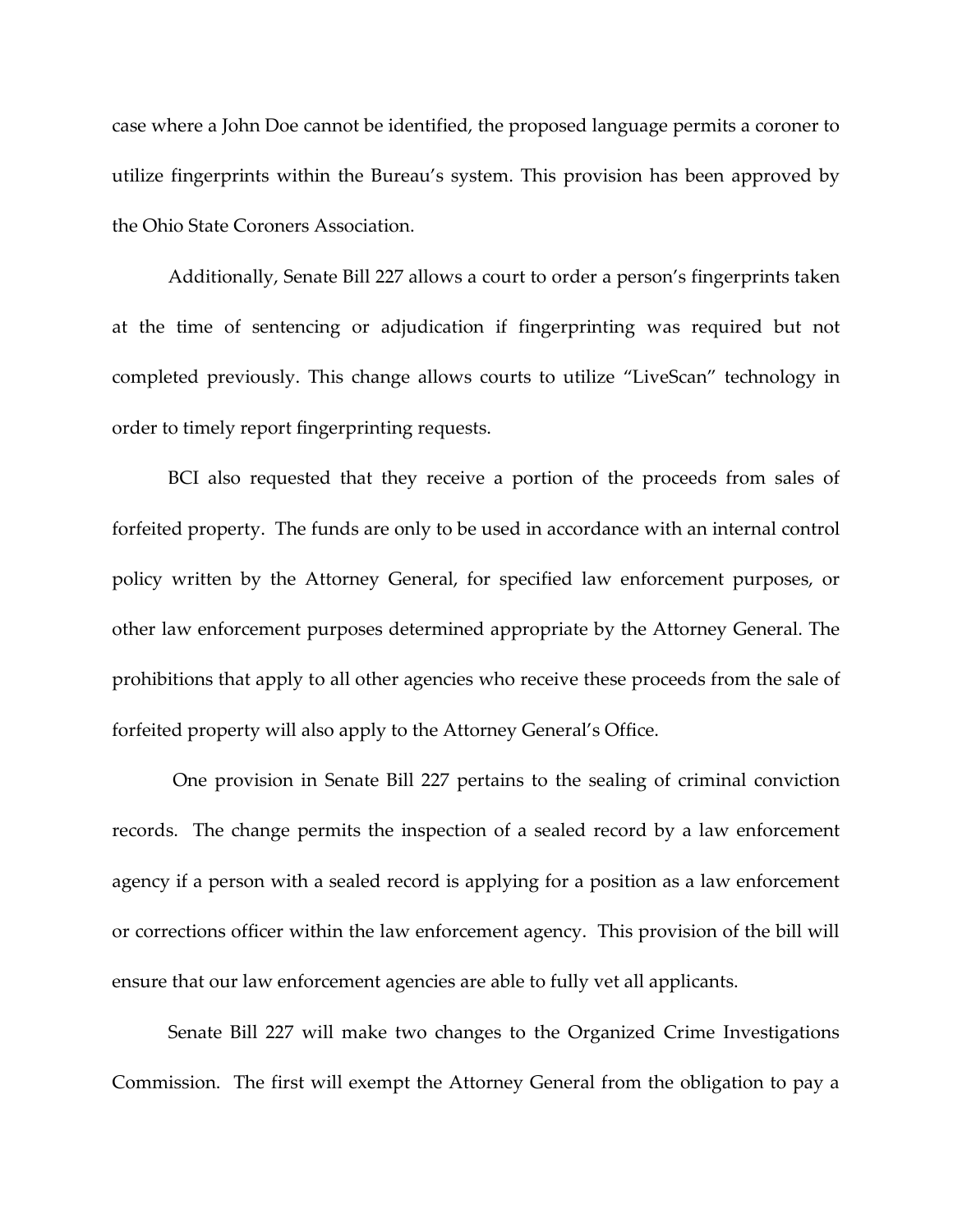financial institution the cost of providing a customer's financial records in connection with a criminal investigation. This exemption is already provided to prosecutors and defense attorneys who are seeking financial records in the course of an investigation. The second provision relative to the Organized Crime Investigations Commission requires the Commission to establish a law enforcement trust fund for receiving reimbursement of expenses incurred in investigating criminal activity through a task force.

The Collections Enforcement section requested two clarifications. First, Senate Bill 227 clarifies that the Attorney General has the discretion to charge collection costs authorized under RC 109.08 and RC 109.081 to the debtor rather than the state or local agency. Second, the legislation permits the AG the discretion to decide whether or not to provide AG letterhead stationery to special counsel appointed to represent the state in connection with current taxes. Current law requires the AG to provide AG letterhead stationery to special counsel, and removing this language will allow the AG's office to be consistent with regard to the collection practices of special counsel.

The Consumer Protection Section also requested changes under Senate Bill 227. The bill specifies that certain prohibited activities, such as encouraging a consumer to default on a mortgage or loan agreement, constitute an unconscionable act in connection with a consumer transaction. Furthermore, the proposed language revises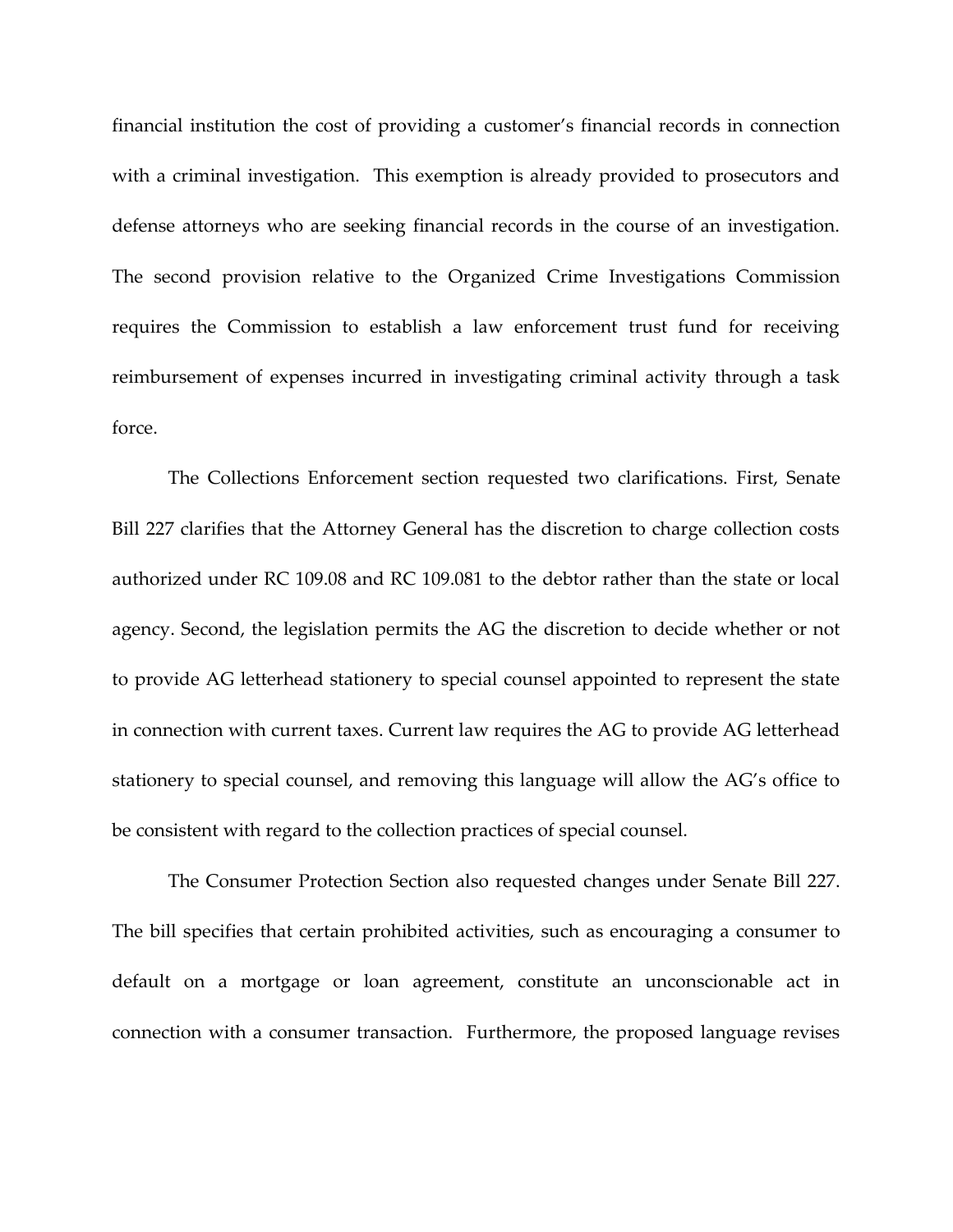the Consumer Sales Practice Act to clarify that certain provisions only apply to the origination of a mortgage.

This legislation will also modify current statute regarding reporting requirements to the Department of Commerce concerning all enforcement actions taken against loan officers, mortgage brokers, and nonbank mortgage lenders, and related judgments. Instead of reporting quarterly, the Attorney General will now be required to notify the Department of Commerce of all such enforcement actions and judgments as they occur. This change is requested because these types of enforcement actions have declined significantly in recent years.

Senate Bill 227 also updates sections of the Homes Solicitation Sales Act and Prepaid Entertainment Contracts Act (PECA). The proposed language authorizes a consumer to give notice of cancellation of a home solicitation or prepaid entertainment contract by email, fax, certified mail, manual delivery, or personal delivery. The language also makes conforming changes to the statutory notice-of-cancellation forms. Amending these sections updates current law, which was drafted before the advent of modern technology.

Language in Senate Bill 227 pertaining to the Crime Victim Services section addresses the needs of victims in Ohio. The bill authorizes minor as well as adult victims of criminally injurious conduct to file an application for an award of reparations at any time after the criminally injurious conduct occurred. The existing statute of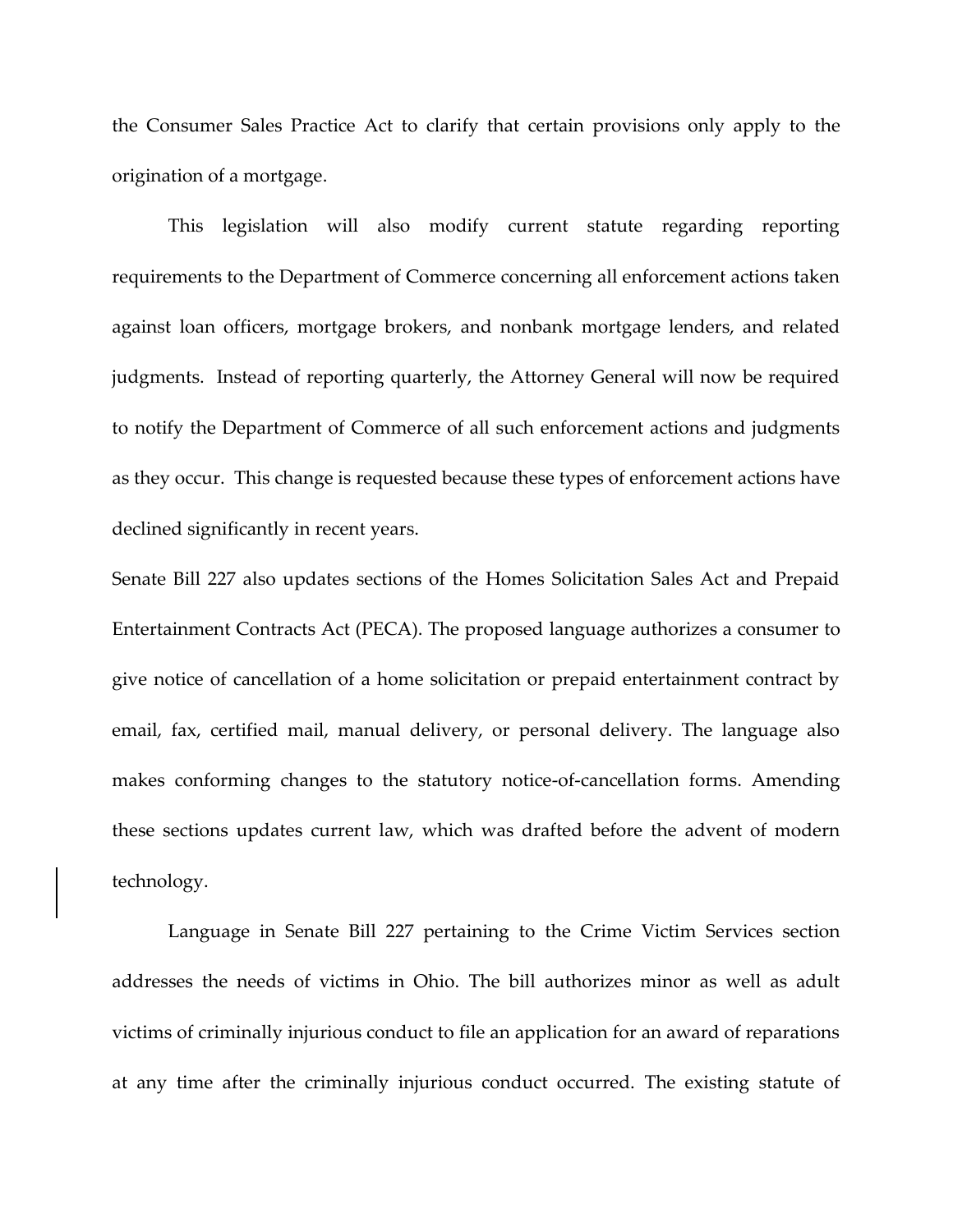limitation puts juveniles at a disadvantage, disallowing some claims. For example, if an adult does not file on behalf of a child who is victimized, the statute of limitations may expire before the victim can file a claim. While there is no statute of limitations for adults, an amendment was accepted from Senator Skindell that would raise the amount of time by which a claimant may file a supplemental claim to six years.

Senate Bill 227 also requires that child pornography offered as evidence or that comes into custody of the prosecutor or the court remain in the custody of the prosecutor or the court. The proposed bill also requires a court in a criminal proceeding to deny a defendant's request to reproduce any child pornography if the defendant, the defendant's attorney, and any individual the defendant seeks to qualify as an expert witness receives ample opportunity to examine the child pornography where it is being held by the prosecutor or the court. The language in this section mirrors federal law, where the defense is permitted to inspect the material, but is not provided a copy.

Additionally, this legislation will ensure that the interest accrued on the money in the Reparations Fund is credited to the Fund.

During the hearing process in the Senate, an amendment was added to S.B. 227 creating the Study Committee on Restructuring Gaming Enforcement. That committee shall evaluate the current gaming enforcement structure in Ohio and shall consider alternative structures for gaming enforcement, in cooperation with the Ohio Attorney General.